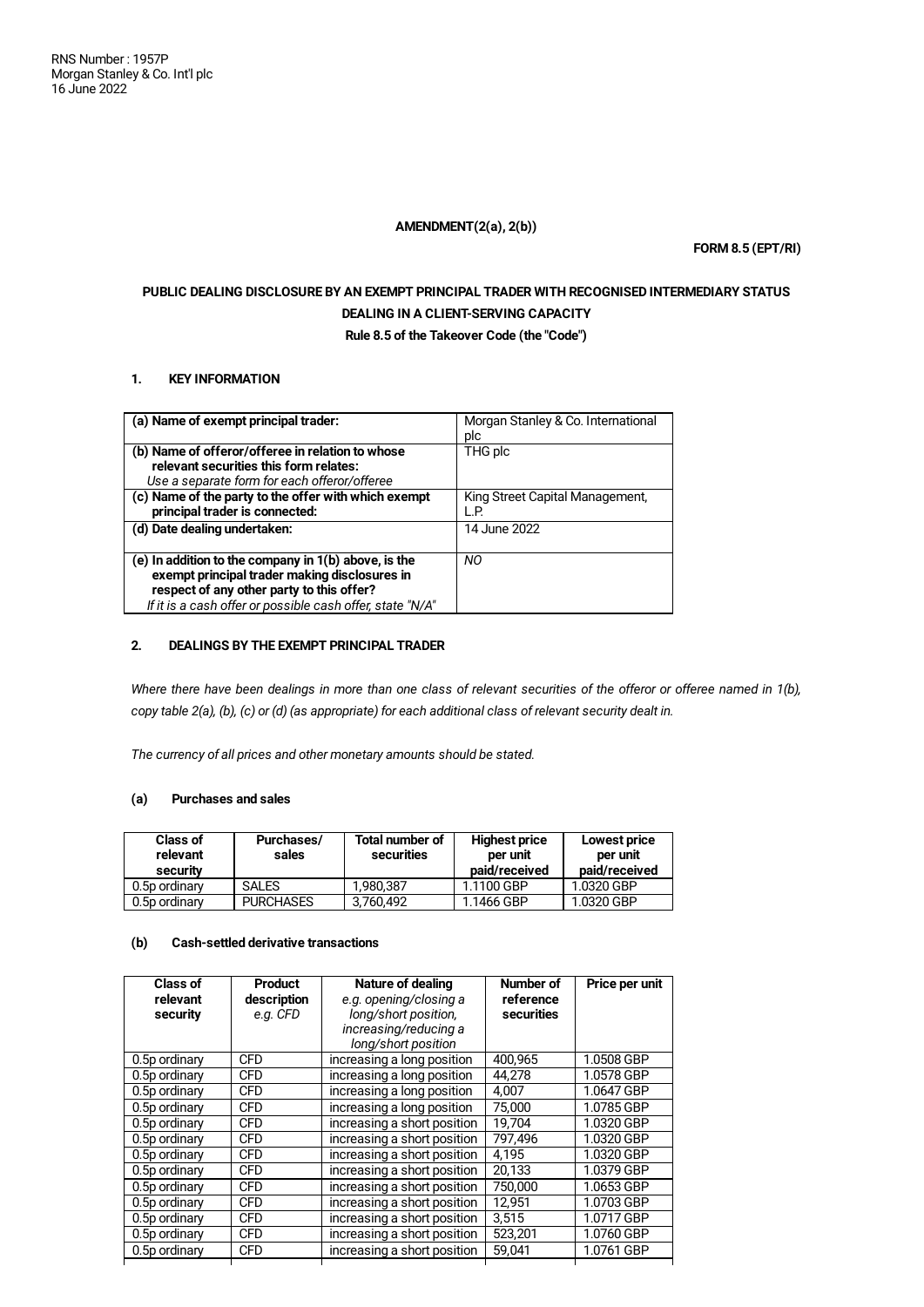| 0.5p ordinary | <b>CFD</b> | increasing a short position | 17,509  | 1.0767 GBP |
|---------------|------------|-----------------------------|---------|------------|
| 0.5p ordinary | <b>CFD</b> | reducing a long position    | 121     | 1.0320 GBP |
| 0.5p ordinary | <b>CFD</b> | reducing a long position    | 69      | 1.0322 GBP |
| 0.5p ordinary | <b>CFD</b> | reducing a long position    | 390     | 1.0352 GBP |
| 0.5p ordinary | <b>CFD</b> | reducing a long position    | 76,442  | 1.0419 GBP |
| 0.5p ordinary | <b>CFD</b> | reducing a long position    | 299     | 1.0619 GBP |
| 0.5p ordinary | <b>CFD</b> | reducing a long position    | 1,580   | 1.0619 GBP |
| 0.5p ordinary | <b>CFD</b> | reducing a long position    | 24,452  | 1.0619 GBP |
| 0.5p ordinary | <b>CFD</b> | reducing a long position    | 1,342   | 1.0619 GBP |
| 0.5p ordinary | <b>CFD</b> | reducing a long position    | 3,838   | 1.0619 GBP |
| 0.5p ordinary | <b>CFD</b> | reducing a long position    | 384     | 1.0619 GBP |
| 0.5p ordinary | <b>CFD</b> | reducing a long position    | 22,710  | 1.0619 GBP |
| 0.5p ordinary | <b>CFD</b> | reducing a long position    | 2,400   | 1.0619 GBP |
| 0.5p ordinary | <b>CFD</b> | reducing a long position    | 41,554  | 1.0619 GBP |
| 0.5p ordinary | <b>CFD</b> | reducing a long position    | 307,111 | 1.0619 GBP |
| 0.5p ordinary | <b>CFD</b> | reducing a long position    | 117,742 | 1.0672 GBP |
| 0.5p ordinary | <b>CFD</b> | reducing a long position    | 45,069  | 1.0723 GBP |
| 0.5p ordinary | <b>CFD</b> | reducing a long position    | 212,184 | 1.0784 GBP |
| 0.5p ordinary | <b>CFD</b> | reducing a long position    | 32,913  | 1.0800 GBP |
| 0.5p ordinary | <b>CFD</b> | reducing a long position    | 15,499  | 1.1033 GBP |
| 0.5p ordinary | <b>CFD</b> | reducing a long position    | 461     | 1.1466 GBP |
| 0.5p ordinary | <b>CFD</b> | reducing a short position   | 4,195   | 1.0320 GBP |
| 0.5p ordinary | <b>CFD</b> | reducing a short position   | 13,396  | 1.0321 GBP |
| 0.5p ordinary | <b>CFD</b> | reducing a short position   | 36,662  | 1.0329 GBP |
| 0.5p ordinary | <b>CFD</b> | reducing a short position   | 20,133  | 1.0423 GBP |
| 0.5p ordinary | <b>CFD</b> | reducing a short position   | 515,035 | 1.0508 GBP |
| 0.5p ordinary | <b>CFD</b> | reducing a short position   | 33,975  | 1.0720 GBP |
| 0.5p ordinary | <b>CFD</b> | reducing a short position   | 109,000 | 1.0726 GBP |
| 0.5p ordinary | <b>CFD</b> | reducing a short position   | 59,041  | 1.0791 GBP |

## **(c) Stock-settled derivative transactions (including options)**

#### **(i) Writing, selling, purchasing or varying**

| <b>Class</b><br>οf<br>relevant<br>security | <b>Product</b><br>description<br>e.g. call<br>option | Writing,<br>purchasing,<br>selling,<br>varying<br>etc. | <b>Number</b><br>οf<br>securities<br>to which<br>option<br>relates | <b>Exercise</b><br>price<br>per unit | Type<br>e.g.<br>American,<br>European<br>etc. | <b>Expiry</b><br>date | Option<br>money<br>paid/<br>received<br>per unit |
|--------------------------------------------|------------------------------------------------------|--------------------------------------------------------|--------------------------------------------------------------------|--------------------------------------|-----------------------------------------------|-----------------------|--------------------------------------------------|
| N/A                                        | N/A                                                  | N/A                                                    | N/A                                                                | N/A                                  | N/A                                           | N/A                   | N/A                                              |

## **(ii) Exercise**

| <b>Class of</b><br>relevant<br>security | Product<br>description<br>e.g. call option | Exercising/<br>exercised<br>against | Number of<br>securities | <b>Exercise price</b><br>per unit |
|-----------------------------------------|--------------------------------------------|-------------------------------------|-------------------------|-----------------------------------|
| N/A                                     | N/A                                        | N/A                                 | N/A                     | N/A                               |

#### **(d) Other dealings (including subscribing for new securities)**

| <b>Class of relevant</b> | Nature of dealing             | <b>Details</b> | Price per unit (if |
|--------------------------|-------------------------------|----------------|--------------------|
| security                 | e.a. subscription, conversion |                | applicable)        |
| N/A                      | N/A                           | N/A            | N/A                |

## **3. OTHER INFORMATION**

#### **(a) Indemnity and other dealing arrangements**

**Details of any indemnity or option arrangement, or any agreement or understanding, formal or informal, relating to relevant securities which may be an inducement to deal or refrain from dealing entered into by the exempt principal trader making the disclosure and any party to the offer or any person acting in concert with a party to the offer:** *Irrevocable commitments and letters of intent should not be included. If there are no such agreements, arrangements or understandings, state "none"* **NONE** 

### **(b) Agreements, arrangements or understandings relating to options or derivatives**